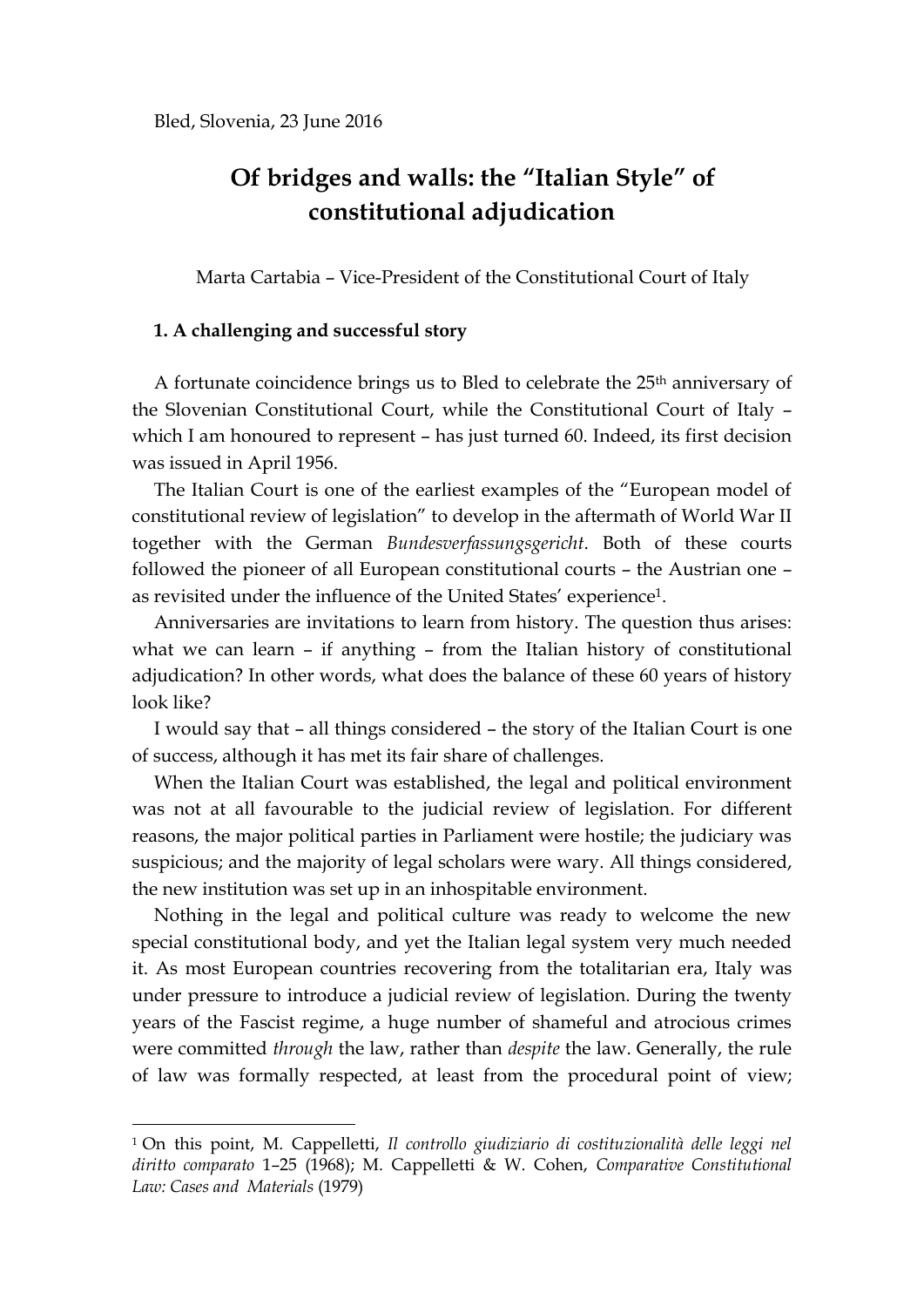however, from a substantive point of view, the legal provisions issued by the national Parliaments in those years were at odds with the most basic sense of justice. Suffice it to recall one example: the racial legislation issued by the Italian Parliament in the late 1930s, which openly and severely discriminated against and persecuted Jews and other groups on the ground of race. Having this background in mind, the national constitutions approved after the end of the war, starting with the German and the Italian ones, unsurprisingly introduced the judicial review of legislation, together with special procedures for constitutional amendments; furthermore, they were enriched with a generous catalogue of fundamental rights, for the protection of which a new special judge was established. For similar reasons, other European countries followed the same route once they were released from the bondage of dictatorship: this was the case with Spain and Portugal in the 1970s and 1980s, and, some years later, with all Central and Eastern European countries after the fall of Communism2.

In Europe, all post-totalitarian constitutions gave space to constitutional adjudication and established special tribunals for the purpose. Constitutional courts were, and still are, regarded in Europe as watchdogs against all forms of "legal injustice", as Gustav Radbruch stated in a famous book of 1946. And rightly so.

Nonetheless, at the time, the Italian legal and political culture was still imbued with the key concepts and structures of nineteenth-century modern constitutionalism, which was based on the centrality of parliaments and of the principles of *légalité*, the *volonté générale,* the rule of law and the separation of powers. To reconstruct a democratic order after the shameful experience of the Fascist period, the founders of the new Republic naturally relied upon the existing traditional institutional architecture: however, the presence of a powerful judge vested with the competence of reviewing parliamentary legislation was somewhat inconsistent with that framework.

The Italian constitutional mindset of the post-World War II period was a strange mix of British and French nineteenth-century legal tradition. On the one hand, according to the British legal tradition, the principle of the "sovereignty of Parliament" was undisputable: the legislature was the sole institution vested not only with law-making power but also with a "permanent constitutionmaking" power. On the other, unlike the British, but very close to the French tradition, the Italian judiciary was meant to be *la bouche de la loi*, and was composed of judges "subject to the law" (Article 101 of the Italian Constitution).

<sup>2</sup> An excellent overview of the diffusion of constitutional adjudication in Europe and around the world is provided by T. Groppi, *Introduzione: alla ricerca di un modello europeo di giustizia costituzionale*, in *La giustizia costituzionale in Europa* 1, 5 et seq. (Tania Groppi & Marco Olivetti eds., 2003).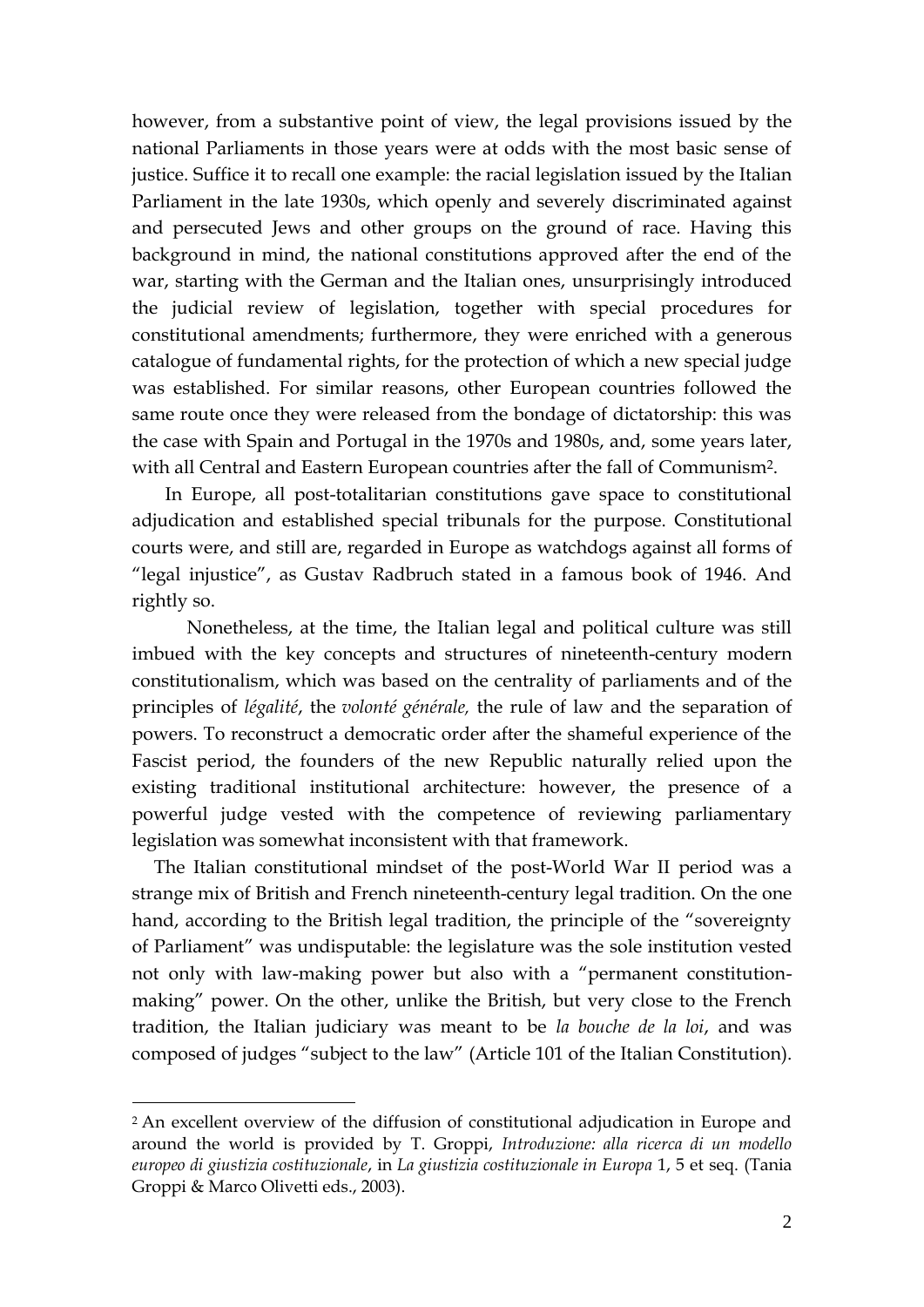The judiciary consisted of bureaucratic staff, and the judicial function was conceived as rather mechanical.

Consider that one of the most popular and influential books was *Le gouvernement des juges* ("The government of judges"), written by E. Lambert. The book was published in 1921 and based on an account of the power held by the judiciary in the United States during the Lochner Era. The description of such an activist Supreme Court became a veritable spectre for the European statesmen of the time.

In those years, the fundamental pillars of modern continental European constitutionalism were averse to the idea of judicial review of legislation. In Europe, distrust towards the judiciary, together with a great emphasis on "the law" and "parliaments", was part and parcel of the major legal myths of the time3.

The clearest sign of this distrust towards the new Constitutional Court was the delayed implementation of the institution. Indeed, it was envisaged in the Constitution of 1948, but implemented only in 1956 – eight years later.

Moreover, even after its implementation, the Supreme Court of Cassation, adopted a conservative approach in its case law<sup>4</sup> that was likely to tame the role of the new Constitutional Court. I refer, in particular, to the "programmatic vs. preceptive norms" doctrine.

The idea was that the Constitution consisted largely in principles and not in preceptive rules, and those principles – defined as *programmatic norms –* were not suitable to be applied by the courts, but rather required prior implementation by Parliament. As long as such parliamentary legislation was not adopted, the Constitution remained essentially ineffective. This doctrine would have placed the implementation of the Constitution by and large in the hands of the political bodies, removing it from those of the judiciary. Certainly, had this doctrine taken root, constitutional review would have been much less effective.

However, despite the early distrust, the Italian Constitutional Court soon became one of the most influential authorities in the Italian institutional architecture, quickly gaining the utmost respect from all other branches of government.

How did the new Constitutional Court respond to such an unfavourable context? How did the Constitutional Court interact with its opponents? What "strategy" did the Court adopt to overcome the pervasive resistance against it at the dawn of the Republic?

<sup>3</sup> P. Grossi, *Mitologie giuridiche della modernità*, Giuffrè, Milan, 2007.

<sup>4</sup> E. Lamarque, *Corte costituzionale e giudici nell'Italia repubblicana,* Laterza, Bari, 2012.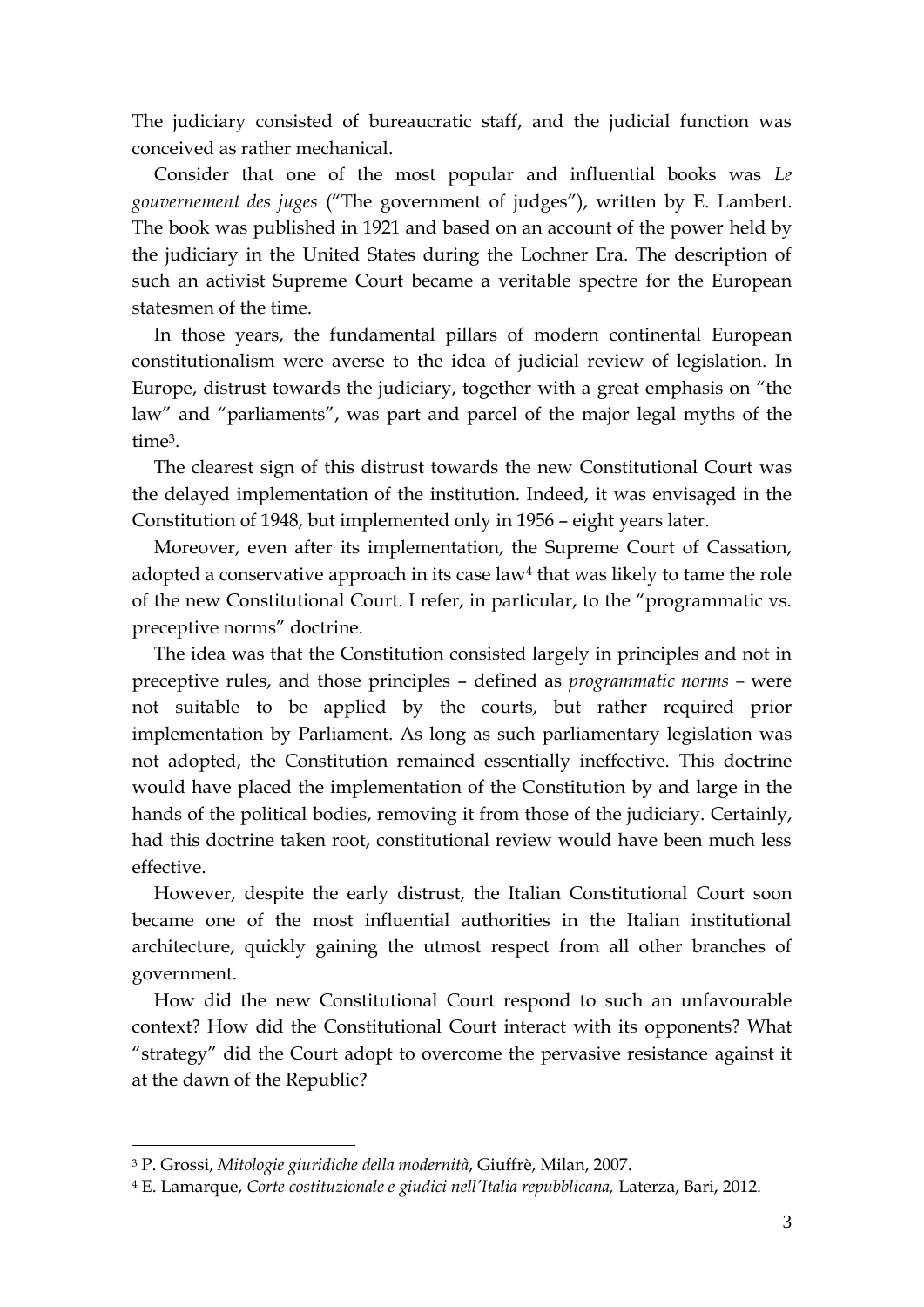Since its very origins, the Italian Court has adopted a twofold attitude. On the one hand, it has shown solid self-awareness and high consideration for its own mission; on the other, it has maintained a very open and relational approach to other actors, both political and judicial. Later, the Court began to interact with its European counterparts following a similar approach. In the search for its own role in the national and European institutional order, the Italian court has proved to be a resolute guardian of the national constitutional identity and yet open to and cooperative with other counterparts.

In the following pages, I would like to insist on this second feature: recalling John Merryman, it can be said that the "Italian style" of constitutional adjudication lies in its "relational character" 5 . This "relational style" may become of some interest for all European courts in the current context, one in which they are called upon to operate in a space of constitutional interdependence and interaction.

#### **2. Relational capabilities as a relevant indicator for comparative studies**

It is somewhat unconventional to describe an institution according to its approach to other actors and its counterparts. Generally, institutions are qualified by their composition, their organization, the procedures they follow, their competences and the effects of their actions. Their relational approach to other bodies tends to escape the interest of traditional scholarship.

As for constitutional courts, comparative legal scholars propose a  $classification<sup>6</sup>$  that contrasts, for example, centralized and diffuse systems of judicial review of legislation, referring to the judicial body that is given the power of judicial review; abstract or concrete procedures, as regards access to the court; *ad hoc* or *erga omnes* effects, in relation to the effects of their decisions; or fundamental rights adjudicators or institutional dispute resolvers, in terms of the court's "core business".

In accordance with these benchmarks, they have elaborated a "continental European model of constitutional adjudication"7, arising out of the convergence between the Kelsenian model and the concrete US system. The Italian court fits into this model perfectly.

As any other constitutional court of the European family, the Italian Court is a *special judge*: it performs its function following judicial procedures, but the

<sup>5</sup> This idea is developed in V. Barsotti, P.G. Carozza, M. Cartabia and A. Simoncini, *Italian Constitutional Justice in Global Context*, OUP, 2015.

<sup>6</sup> M. De Visser, *Constitutional Review in Europe. A Comparative Analysis*, Bloomsbury Publishing, 2013.

<sup>7</sup> V. Ferreres Comella, *Constitutional Courts and Democratic Values; A European Perspective*, 2009.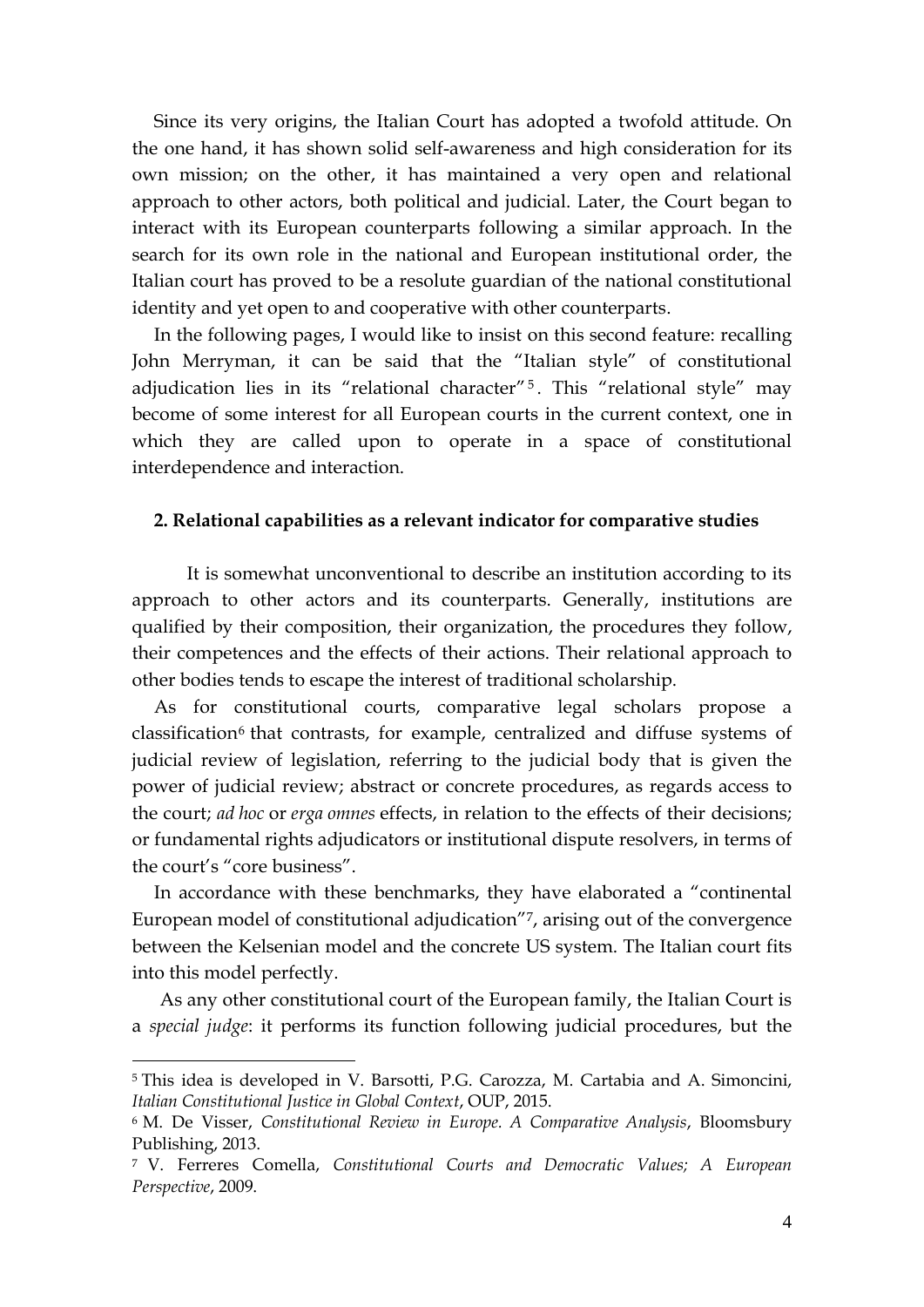procedure to appoint its members is different from that adopted for other judges, and involves other political bodies. Moreover, it is also a *specialized body*, which deals only with constitutional adjudication. Unlike supreme courts, European constitutional courts are not part of the ordinary judicial branch and their jurisdiction is one of pure constitutional adjudication. Finally, constitutional courts are *centralized bodies*: judicial review of legislation falls within the exclusive province of the Constitutional Court. Had a US-style judicial review of legislation been introduced in Europe, where the principle of *stare decisis* does not endow judgments with the same binding force as it does in common law countries, then values such as legal certainty, the uniform application of the law, and even the equality of citizens would be threatened. For these reasons, ordinary judges were prevented from scrutinizing legislation – especially, to preserve the uniform application of the law – whenever a legislative provision conflicted with the Constitution.

Although the traditional approach to comparative constitutional adjudication remains meaningful and undisputed, new indicators are becoming relevant and should be taken into consideration, to fully understand each individual constitutional experience.

The current European context has undergone an important transformation, and new features have become relevant in assessing the true identity of national constitutional courts. Today, European constitutional adjudication occurs in complex and composite legal systems populated by multiple systems of protection of fundamental rights, in which various courts – with overlapping jurisdictions – compete with each other; and in which an increasing number of charters, constitutions and conventions have entered into force, each of which envisages new bodies for the protection of rights, such that quasi-judicial bodies and independent agencies operate alongside traditional courts and tribunals. The European constitutional landscape is densely populated indeed.

Many cases and controversies are brought before different courts, and many of them require the concurrent implementation of national and transnational legal standards.

If we consider the complexity of this context, a new taxonomy of constitutional courts may be elaborated on the basis of their general attitude towards other actors. Today, the courts' relational qualities matter. Similar courts may behave in a solipsistic or a cooperative manner, or may take a confrontational or a dialogical stance.

In this respect, if there is a single phrase that can describe the Italian Constitutional Court, this is its "relational approach to constitutional adjudication". Italian constitutional law is intensely relational – it speaks of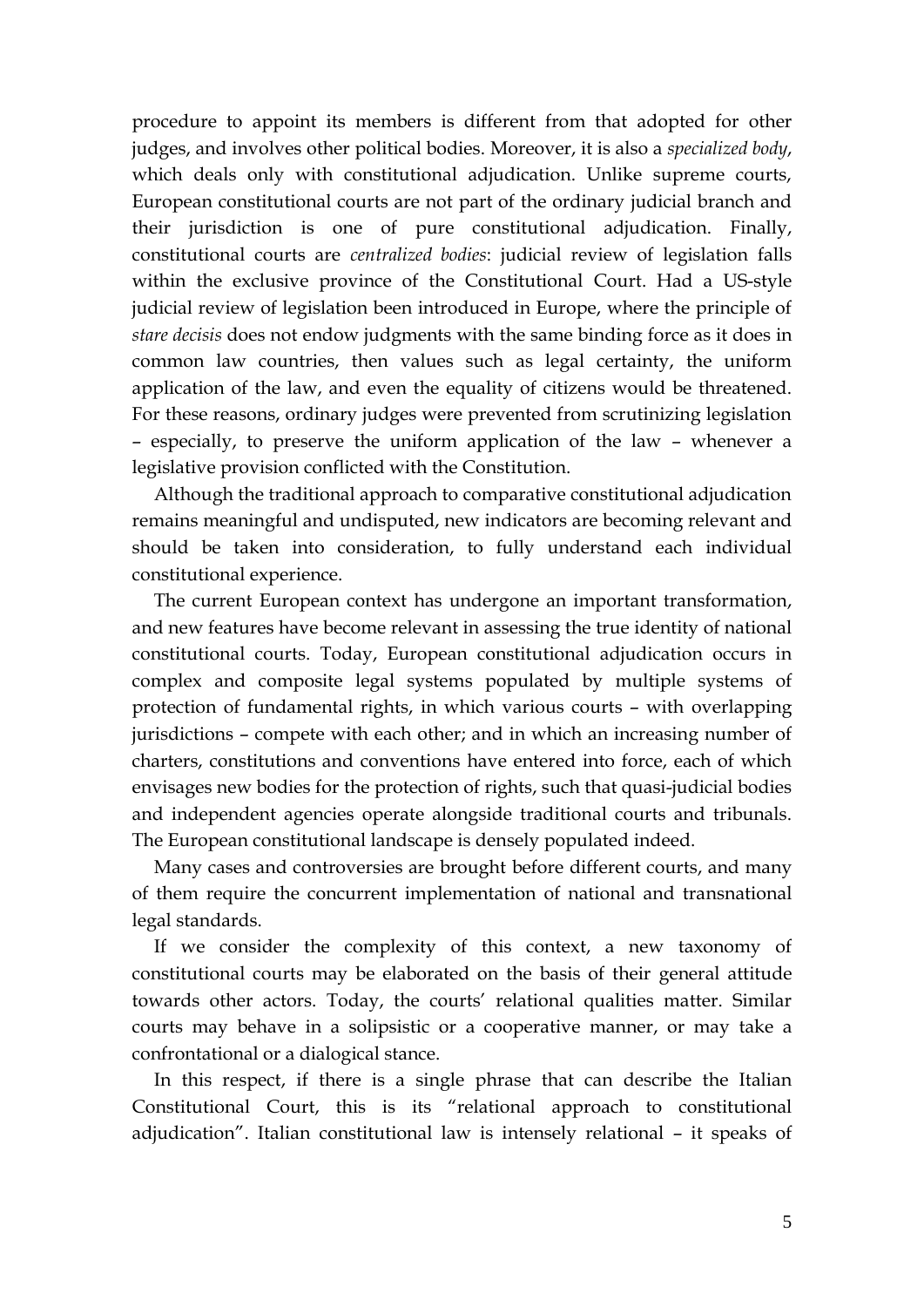cooperation, connection, interdependence, interactions, links, networks, and the like.

Indeed, no single idea is capable of capturing the essence of an institution as rich in history, complexity, and even contradiction as the Italian Constitutional Court. However, many of the interesting aspects of the Court and its case law that stand out when viewed in comparison with other experiences may be summed up with the term "relationality". At its best, the Court operates with notable attentiveness to the relations between persons, institutions, powers, associations and nations.

This is not to imply that the Italian Court is always consistent and successful in maintaining this distinctive identity, nor that its relational approach is always an unambiguous asset. As has been remarked<sup>8</sup>, some aspects of the process and style of the Court's opinions are not an outstanding example of openness and transparency.

Nor it can be suggested that the Italian Court is absolutely singular in this effort at relationality: any successful constitutional tribunal must attend, to some degree, to the political realities of its position within the constitutional order, and the Italian court undoubtedly still has much to learn from other systems in this regard.

Nevertheless, when reviewing the history of the institution, it is helpful to adopt a hermeneutic of positivity – to tease out, from a complex jumble of data, that which is of particular value, and to offer it as a narrative that calls forth the best version of the Court. Viewed in this perspective, the relational qualities of the Italian Court are valuable assets, worth articulating and sharing.

## **3. Institutional and interpretative relationality**

1

What are the origins of the relational mindset of the Italian Constitutional Court?

To a significant degree, this pervasive feature of the Italian Constitutional Court emerges from the very particular intra-institutional relation-building capacity within the Court itself.

Indeed, relationality is imprinted into the very structure of the Court. Let us consider the composition and fabric of the Court. Of its 15 judges, five are elected by the Parliament, five are appointed by the President of the Republic and five are elected by the other branches of the judiciary: both ordinary and administrative bodies. Therefore, all the other branches of the State have a say in the appointment of the Constitutional Court's 15 members. Although the

<sup>8</sup> T. Groppi, *Giustizia costituzionale "Italian Style"? Sì, grazie (ma con qualche correttivo),* in *Diritto pubblico comparato ed europeo*, n. 2 of 2016.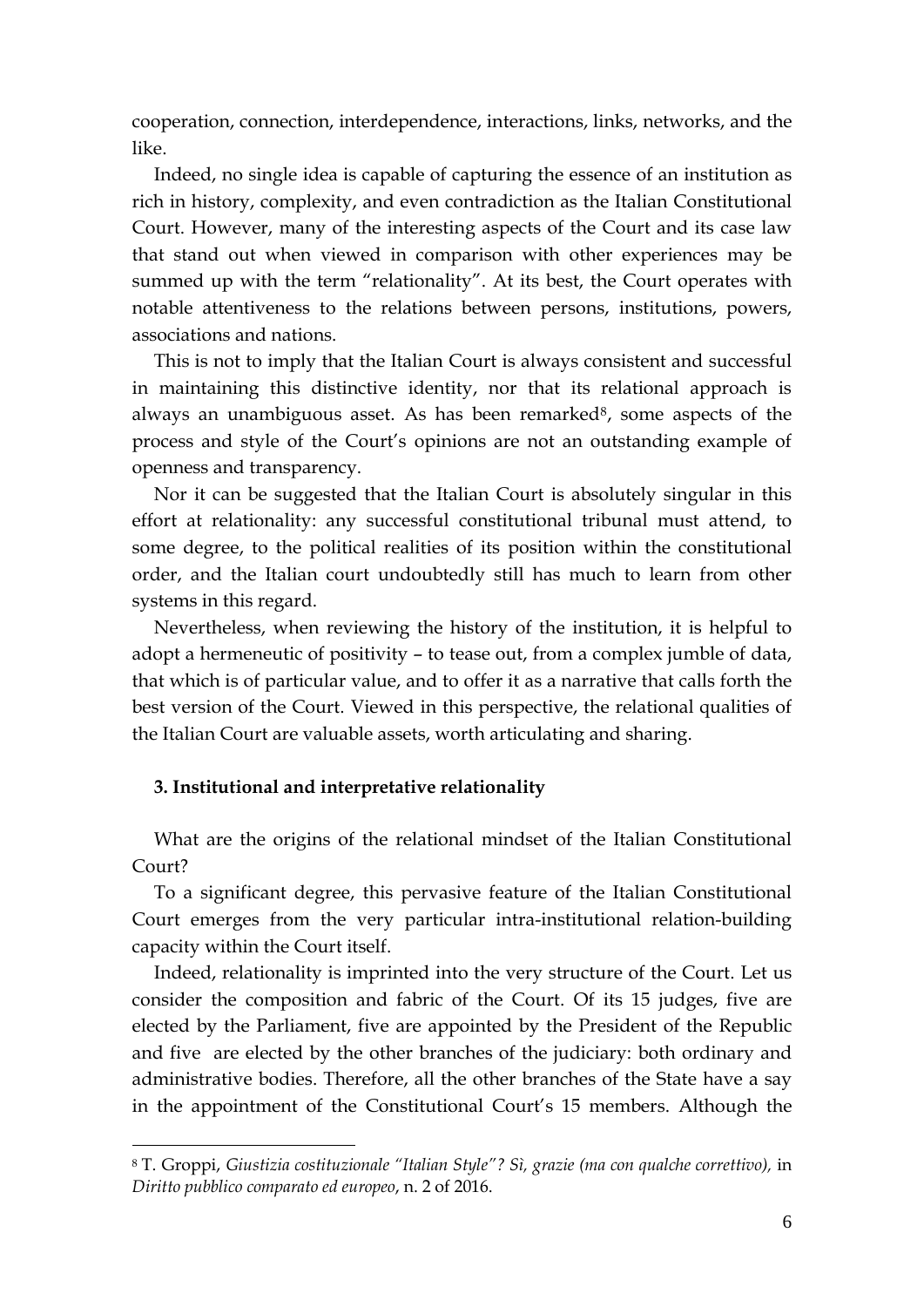members of the Court are fully independent and do not answer to their "constituencies", they proceed from different bodies. This fact matters.

Moreover, although all judges are jurists, some of them come from the academy, as legal scholars; others from the bar; and yet others from the judiciary.

The constitutional judges are diverse due to their different sources of appointment – some selected by the highest courts of the ordinary judiciary, others by Parliament, and others by the President – and due to their different backgrounds, with career judges working alongside university professors and practicing lawyers. They are united by a common legal education, but differ in terms of their previous professional trajectories and personal cultural formation. This pluralism has always been a great asset of the Court.

This pluralistic composition matters if it is considered that the Court's rules of procedure are dominated by a paramount principle: that of *collegiality*. Justices are prompted towards dialogue and agreement because of the principle of collegiality that governs the Court's work. The Court's internal organization and working procedures are designed to encourage the judges to work intensely with one another; they are obliged to dialogue with one another. This fosters reciprocal cross-fertilization among the Court's members and their respective ideas, political and social backgrounds, cultures and mentalities; it also serves as the principal growth factor in the Court's capacity for building relations.

Every single step in the decision-making process requires the participation of all 15 members. Some features of the decisional process are worth noting, to fully appreciate the strict collegiality that governs the Italian Constitutional Court.

For example, unlike many other constitutional courts, the Italian Court never splits into chambers: every single case is discussed and decided by a plenary panel, even cases that may be minor or repetitive. No filter is applied to scrutinize the admissibility of an application, and every controversy enjoys the same procedural dignity.

Another expression of the principle of strict collegiality is that the individual voices of the judges cannot be recognized. The Court always speaks with one voice, and separate opinions are not allowed. Although the issue has been discussed from time to time, to date the Court has rejected all proposals aiming to introduce the plurality of opinions. Every decision is the result of the deliberation of all 15 members of the Court; even those who do not agree have a say and can contribute to the drafting of the Court's judgment. Without the possibility to publish a dissenting opinion, even those judges who were not part of the majority of the Court participate in writing the official judgment. The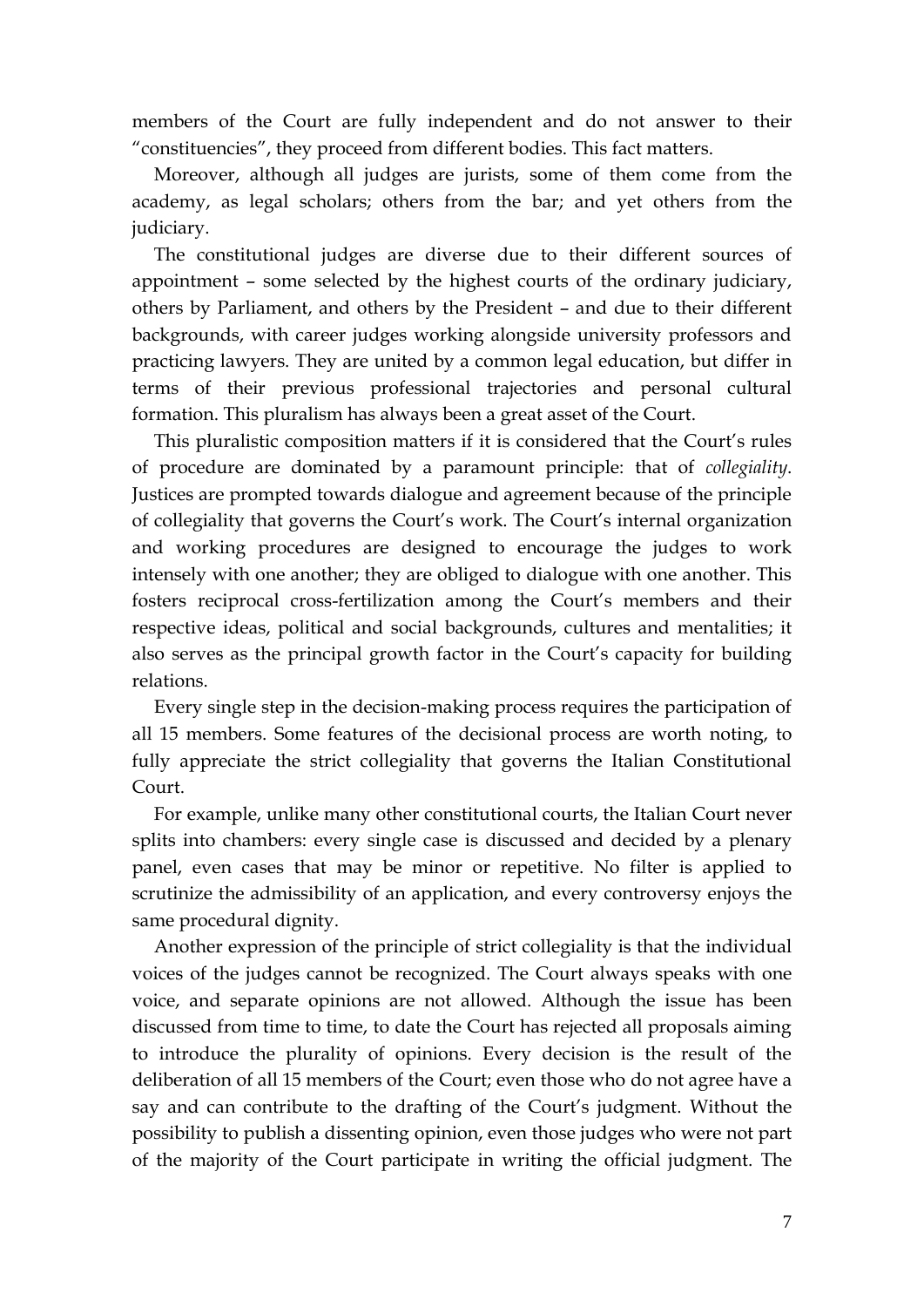absence of separate opinions, and the requirement that the draft judgments be read together in chambers and collectively approved, fosters compromise and encourages the Justices to broadly incorporate the particular views of their individual colleagues into the final text. These methods favour efforts to reconcile and unify divergent views into a composite that cannot be reduced to the perspective of a single judge, politician or scholar.

A third characteristic of the Italian Court is that the President of the Court does not play a predominant role over the entire body; rather, his position is commonly defined as one of *primus inter pares* – first among peers. Indeed, an unwritten rule has been followed to date, with only a few exceptions: the President is chosen by seniority. Consequently, almost all of the constitutional judges have had the chance to chair the Court, albeit for a very short term (even of a few weeks or a few months). Even the most significant powers of the President of the Court – that of nominating the *juge rapporteur* for each controversy and that of casting a double vote in case of parity – are subdued, in a sense, by the brevity of his mandate. The opinion expressed by the President of the Court does not control the opinion of the overall court at all: in this respect, his voice is no more relevant than that of the other members.

#### **3. Institutional and interpretative relationality**

The Court's internal structural and procedural pluralism, and the principle of strict collegiality governing its operation, are reflected in its external activities. First, at least two dimensions of its relational approach to constitutional adjudication may be singled out: the institutional dimension and the interpretative dimension.

#### **3.1. Institutional relationality**

In the performance of its duties, the Italian Court – as any other constitutional court – must cooperate with other branches of government: the Parliament, the Government, the President of the Republic, the Regions, and other components of the Judiciary, at national and European levels. All the functions of the Italian Constitutional Court imply interaction with other bodies. These interactions may be adversarial or synergic. The distinctive trait of the Italian experience, however, is the latter. Occasional conflicts do not contradict the general trend, consisting of dialogue, collaboration, cooperation, accommodation, compromise, and the like.

As a paradigmatic example, the relations of the Constitutional Court with other branches of the national and European judiciary are worth examining in further detail. Such branches are, on the one hand, in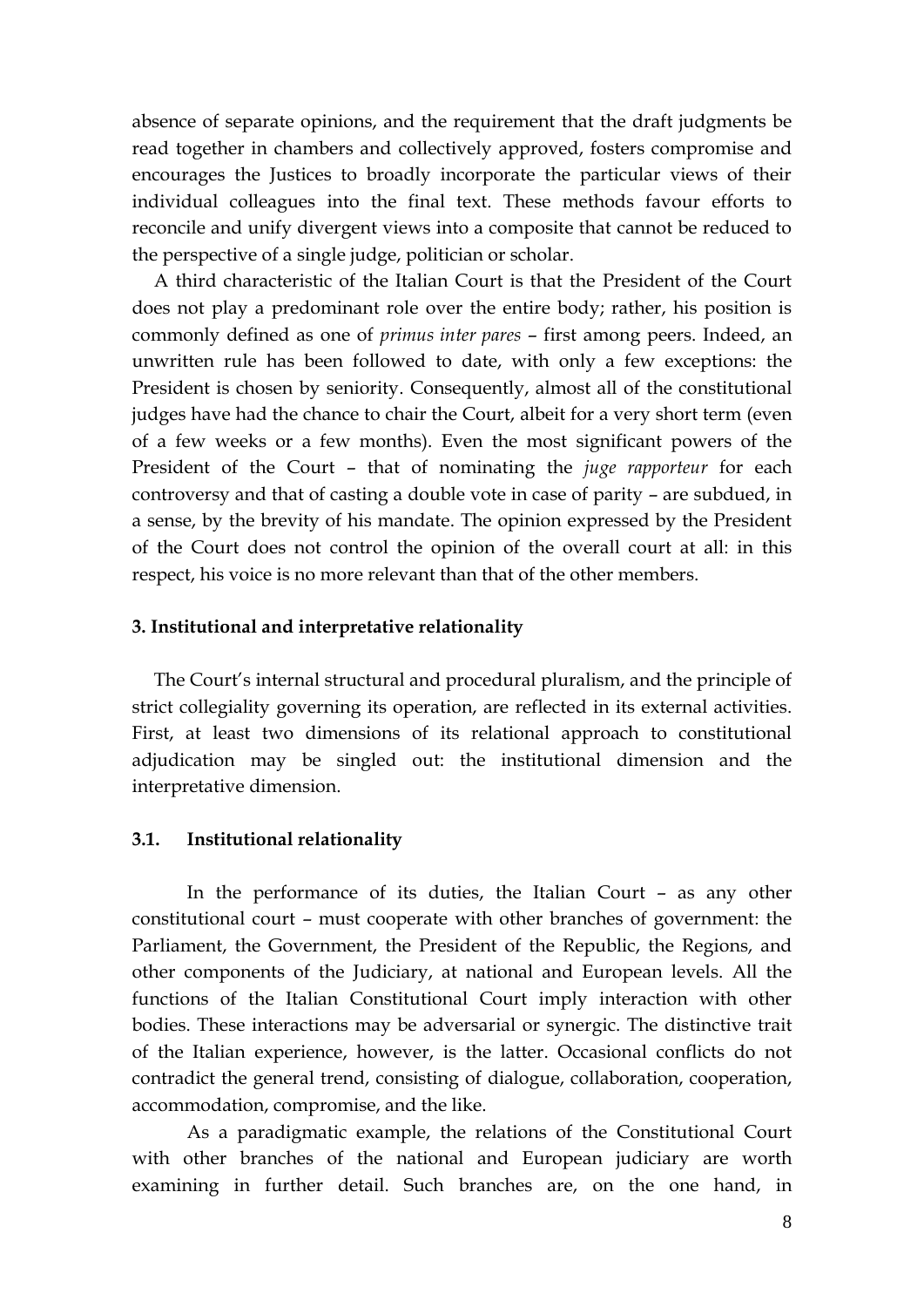"competition" with the Constitutional Court; on the other, however, they are necessary partners.

## **3.1.1. The Constitutional Court and ordinary courts**

Cooperative relations with other national judicial bodies have been crucial for the proper operation of constitutional adjudication in Italy. The incidental method of review, which remains the main pathway of access to the Constitutional Court, entrusts ordinary judges with the role of gatekeepers of the Constitutional Court, as defined by Piero Calamandrei<sup>9</sup>, as it is precisely ordinary judges who decide which cases will be admitted for constitutional review and which will not. This mechanism is based on the cooperation of ordinary judges. If ordinary courts do not activate the procedure, the Constitutional Court cannot play its part.

The incidental procedure is structured as follows<sup>10</sup>: when a judge, in the course of a judicial proceeding concerning any kind of case – criminal, property, tort, administrative – is called upon to apply a legal provision the constitutionality of which is questionable or suspect, he is required to suspend the procedure and refer the case to the Constitutional Court, so that the legislation may be reviewed. Once the Court has issued a binding decision on the point, the ordinary judge can resume the case and decide it in accordance with the Constitutional Court's judgment.

Ordinary judges cannot review legislation themselves; however, they are involved in the constitutional review of legislation because they are the gatekeepers to the Constitutional Court. It is up to them to send a question of constitutionality to the Court. Loyal and active cooperation is thus necessary between ordinary judges and the Constitutional Court in its position as special judge for the judicial review of legislation.

As seen above, when discussing the early history of the Constitutional Court, smooth relations with the ordinary judiciary were not to be taken for granted: the case of the "programmatic vs. preceptive norms" doctrine is selfexplanatory.

An important contribution to fostering respectful and synergic relations with national ordinary courts was given by the *"living law doctrine*" and by the method of *interpretation "in conformity with the Constitution"*.

According to the former, the Constitutional Court tends to review the challenged legislation as it is interpreted by ordinary courts, without imposing

<sup>9</sup> P. Calamandrei, *Il procedimento per la dichiarazione di illegittimità costituzionale*, in *Opere giuridiche*, Vol. III, Naples, Morano, 1965, p. 372. <sup>10</sup> See Article 23 of Law n. 87 of 1953.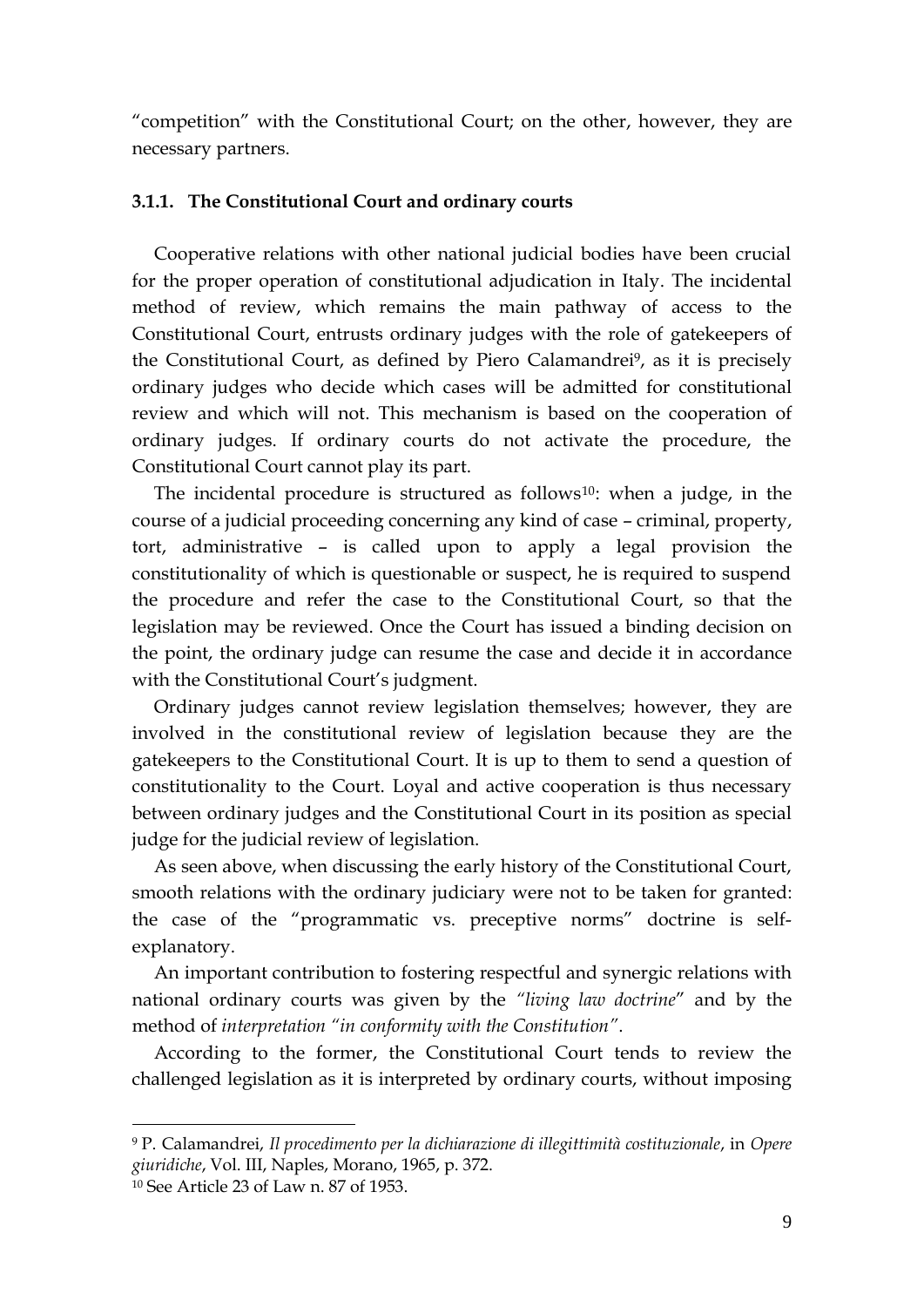its own interpretation. When the case law of ordinary courts, and especially that of the Supreme Court of Cassation, uniformly adopts a given interpretation of a legal provision, the Constitutional Court accepts that interpretation as "living law"(*diritto vivente*). Consequently, the Constitutional Court decides the issue upon the assumption that the interpretation at issue is the correct one. Thus, when the Court finds the provision unconstitutional, it declares it null and void on its face, rather than adjusting the problem at the interpretative level.

On the other hand, since the mid-1990s, the Constitutional Court has invited ordinary courts to read statutory texts in such a way that they concord with the principles enshrined in the Constitution. Ordinary judges, following the case law of the Constitutional Court, have adopted the so-called *interpretazione conforme a Costituzione* ("interpretation in accordance with the Constitution"): that is, they themselves construct meanings of statutes that are compatible with the Constitution and that do not violate it. Judges may sometimes even force the literal meaning of the text, to "save" the statute and therefore avoid referring the case to the Constitutional Court.

Through these doctrines, the Constitutional Court has displayed a great deal of trust in the ordinary judiciary, preserving the primary competence of the latter as the interpreter of legislation. As for the interpretative powers, these doctrines distinguish the domain of the ordinary judiciary – vested with the power to interpret parliamentary legislation – from the domain of the Constitutional Court – which is vested with the power of interpreting the Constitution and reviewing legislation according to it.

This distinction demonstrates respect for ordinary judges, and contributed a great deal to build good relations with them. Most of the Constitutional Court's decisions presuppose a healthy cooperation with the ordinary judiciary, including both lower courts and the highest courts (the Supreme Court of Cassation and the State Council). Without this inter-judicial relationality, the doors of the Constitutional Court would have remained closed, and the pronouncements of the Constitutional Court ineffective.

#### **3.1.2. The Constitutional Court and European Courts**

A similarly active and loyal cooperation is required for smooth relations with what shall hereinafter be referred to as the European Courts: the Court of Justice of the European Union (CJEU) and the European Court of Human Rights (ECtHR).

As a matter of principle, in a centralized system as is the Italian one, the Constitutional Court is endowed with the exclusive and final power to review legislation. As a matter of fact, however, the Italian Constitutional Court is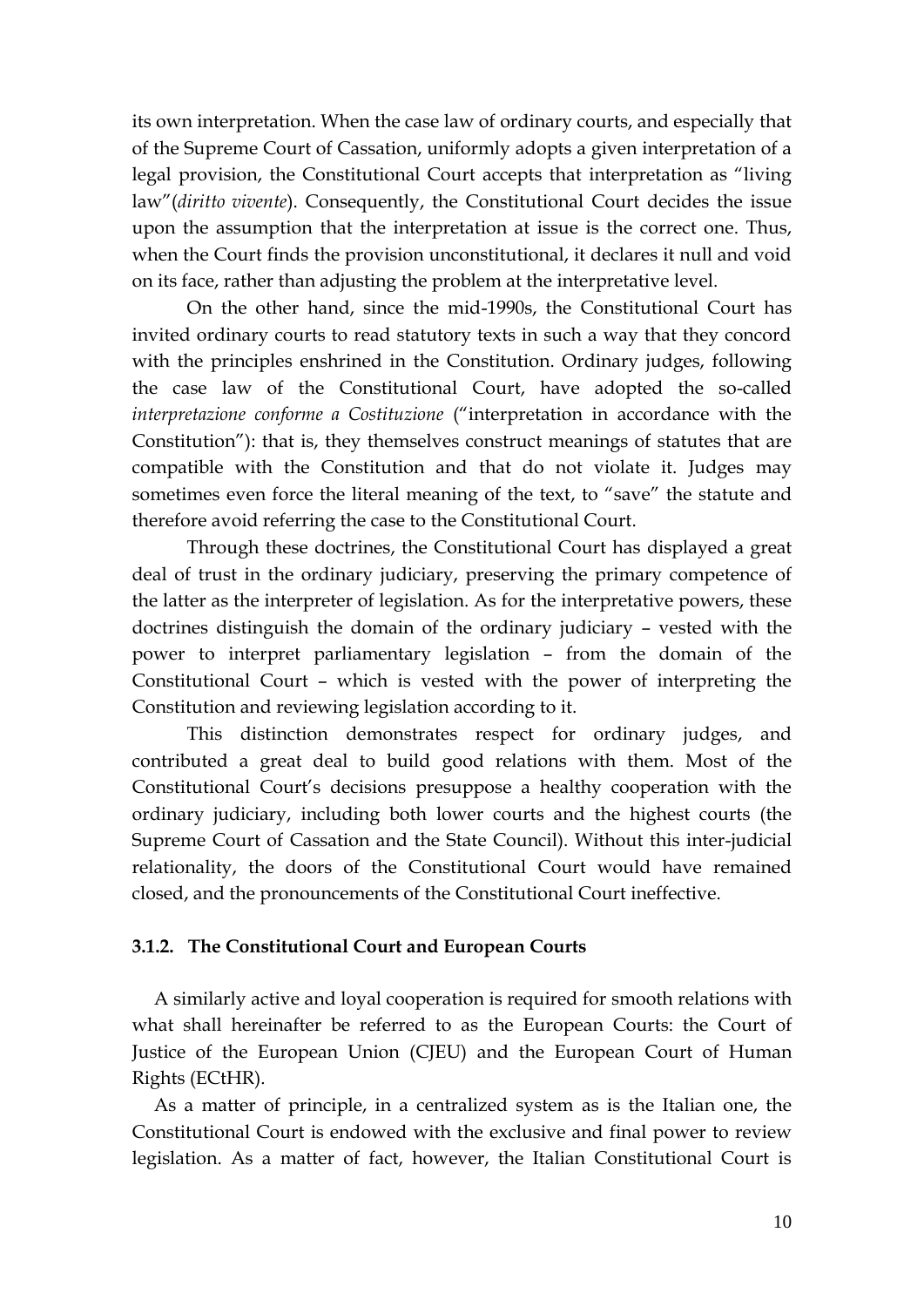networked with other judicial bodies: the ordinary judiciary – as seen above – and the two European Courts, the role of which is growing in significance.

Certainly, the missions of the national constitutional courts and those of the European Courts do not overlap, and neither of them has jurisdiction over constitutional judicial review of national legislation, which falls within the exclusive domain of the national constitutional courts. Nevertheless, the three legal orders – EU, ECHR, and national legal orders – have developed into a "composite" constitutional system and a number of interactions occur among their respective judicial bodies, especially when they act as human rights adjudicators. Each of them cannot do without the others.

Within the European context, the Italian Constitutional Court has dramatically changed its attitude over time, moving from a strict "constitutional patriotism" towards an incremental openness to the European environment. While, at the beginning of the European adventure, the Italian Court considered its supranational and foreign counterparts as aliens, a period of informal reciprocal influence then followed, during which the Italian Constitutional Court – while avoiding all formal reference to the case law of the two European Courts – was actually well aware of the case law developed in Luxembourg and in Strasbourg. Today, the European case law is an ordinary constituent of the legal authorities on the basis of which constitutional adjudication is conducted and justified.

The current framework of the relationship with the CJEU was established in 1984 <sup>11</sup> , although direct dialogue by means of preliminary ruling was inaugurated only in 2008 and confirmed in 201312; as for the relationship with the ECtHR, the turning point is represented by the "twin" judgments issued in 200713. However, long before opening up to direct dialogue with the European Courts, the Italian Constitutional Court maintained an implicit and silent, although influential, attention to their decisions. A similarly implicit and silent, but influential, consideration is paid by the Constitutional Court to foreign law and comparative sources: whereas, in recent years, the Italian Constitutional Court has occasionally openly referred to the case law of other constitutional courts, the influence of the latter is actually much deeper than may be apparent on the surface.

In conclusion, Italian constitutional justice has incrementally entered into an active relationship with European, international, and comparative law, and especially with the judge-made law of the two European supranational Courts,

<sup>11</sup> Constitutional Court, Judgment n. 170 of 1984

<sup>12</sup> Constitutional Court, Judgment n. 103 of 2008 and n. 207 of 2013. On this point, see the rich debate published by the Special Issue of the *German Law Journal*, n. 6 of 2015.

<sup>13</sup> Constitutional Court, Judgments nn. 348 and 349 of 2007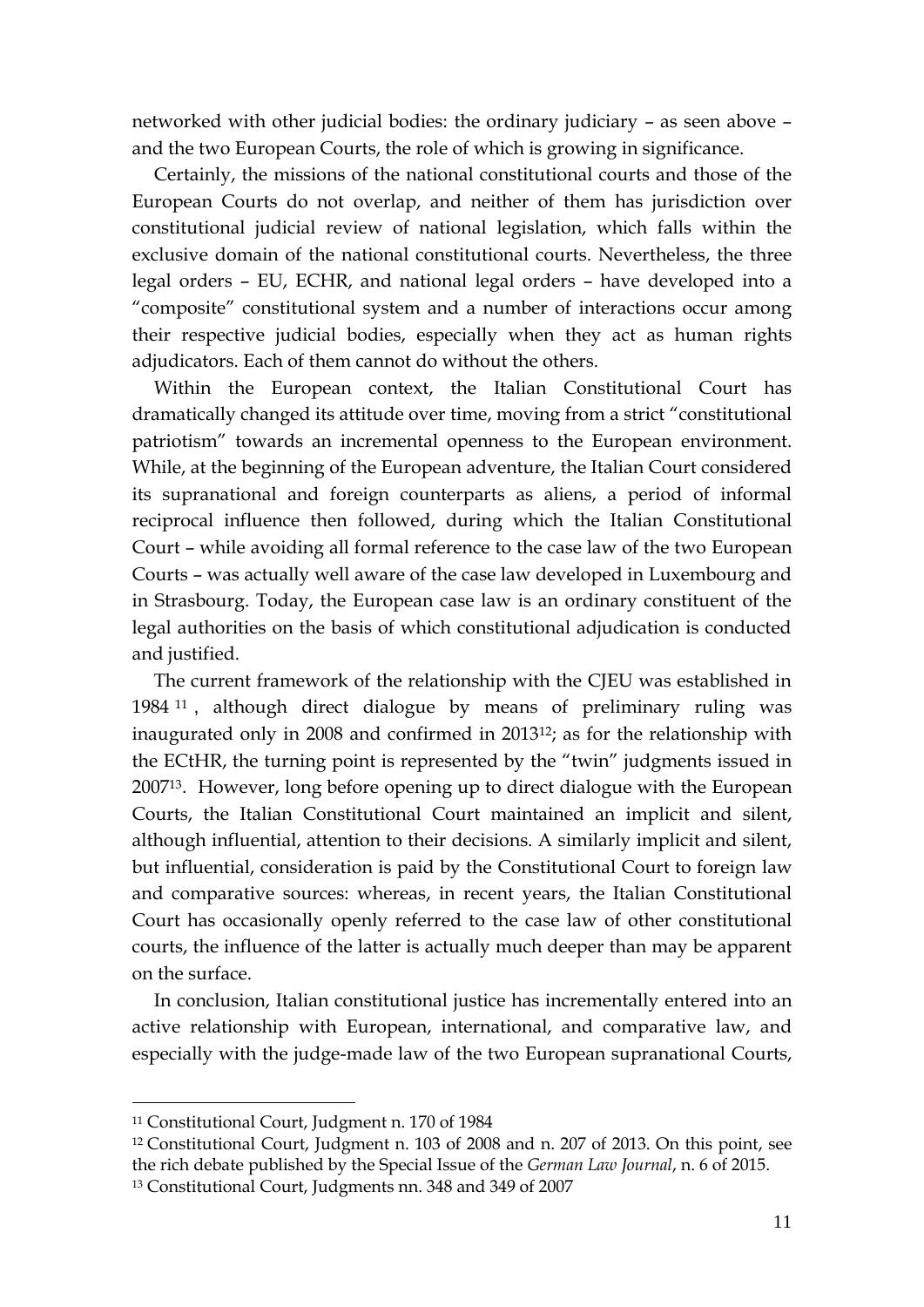in particular in human rights cases. While, in some areas, the impact of these external sources has induced the Constitutional Court to revise its previous case law and to develop new principles and standards, in other cases the Italian Constitutional Court intentionally takes a different position from European or foreign courts, especially when the core values of constitutional identity are at stake. In short, now the Court does engage in open and direct relations with external judicial bodies. However, those relations are not oriented towards an unreasoned importation of judicial solutions from the outside; rather, it is a two-way relation between peers, a dialogue that triggers constructive convergence but also leaves room for difference and distinctiveness14.

As a result, from the institutional point of view, the Italian Court is now a protagonist of a composite system of judicial review, which envisages the Constitutional Court at its centre, and includes other actors too – ordinary judges and European courts. The Italian Court is well aware of this fact and does its utmost to maintain good "neighbourly" relations with all of them.

## **3.2. Interpretative relationality**

The relational institutional context within which the Constitutional Court operates resonates in its doctrines. The ability of the Italian Constitutional Court to establish sound and vital two-way relations with other institutional actors – both political and judicial, national and supranational – is in significant ways mirrored in the methods of constitutional interpretation that distinguish the Italian Constitutional Court, which could be defined as methods of "interpretative relationality".

## **3.2.1. An integrated legal reasoning**

1

In its legal reasoning, the Constitutional Court follows a comprehensive methodology, one that does not shy away from complexity. Indeed, a simultaneous multiplicity of approaches to constitutional interpretation can often be found in the decisions of the Italian Constitutional Court. Moreover, and even more significantly, the Court interprets the Constitution as a whole, as a system, avoiding the fragmented interpretation of a single provision removed from its contextual relationship with the other principles, rules and rights enshrined in the Constitution. The Court's methods of interpretation and of legal reasoning are broadly inclusive, go beyond the single textual provision at stake, and draw inspiration from the spirit of the Constitution.

<sup>14</sup> Constitutional Court, Judgments n. 264 of 2012 and n. 49 of 2015.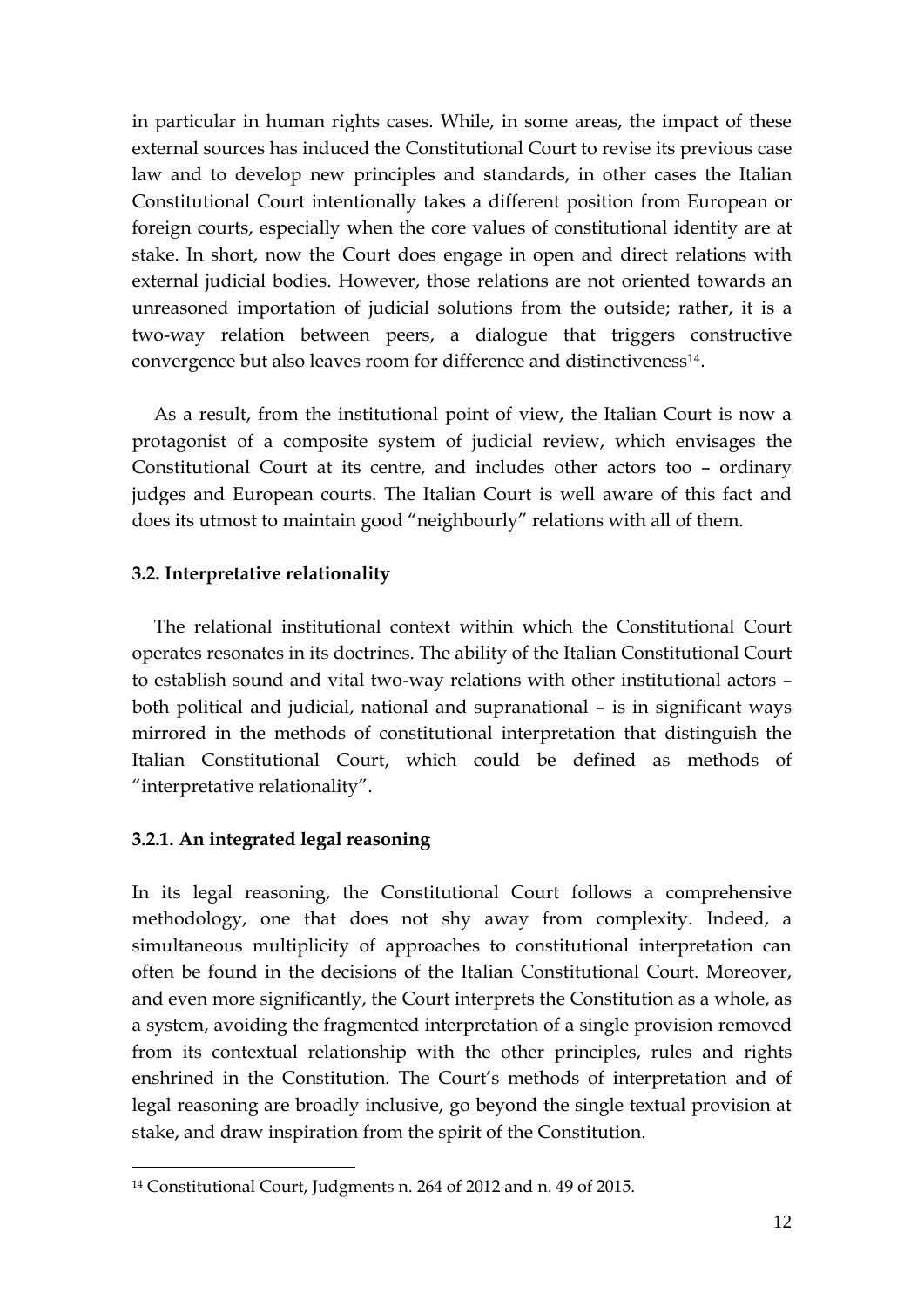From the methodological point of view, the Italian Court uses a holistic, syncretic, inclusive and integrated form of legal reasoning, one based on a composite combination of different approaches to constitutional interpretation.

Textual, teleological, historical, and systemic constructions of the Constitution are often jointly used in the Court's reasoning. To be clearer:

- the text does matter, but the Court is not trapped in a narrow form of textualism; it does not stick strictly to the written word of the Constitution or to literal interpretation of its provisions;
- the original intent may also be important, but has never been used as a conclusive argument;
- foreign law is taken into account, but does not control the Court's decision;
- changes in public opinion and in the legal and social context are taken into account – as "the living constitution" – although the Court does not hand over its interpretative power to popular sentiment;
- the Court does not disdain teleological interpretation, but also attaches great importance to its own precedents and to the coherence of its case law.

In other words: the Constitution is considered as a whole, as an integrated system, avoiding fragmented interpretation or the isolation of a single provision from other parts of the text.

## **3.2.1. Balancing human rights**

This final remark brings us to another distinctive feature of Italian constitutional doctrine in the field of human rights.

The Constitution and the Constitutional Court endorse a relational understanding of individual rights, one that corresponds to the peculiar understanding of fundamental rights endorsed by the Italian Constitutional itself. Indeed, Article 2 of the Constitution establishes that rights belong to each person, considered as an individual and as a member of the social groups within which his or her life develops and flourishes:

"The Republic recognizes and guarantees the inviolable rights of man, both as an individual and in the social groups where his personality is expressed, and requires fulfilment of the inderogable duties of political, economic and social solidarity".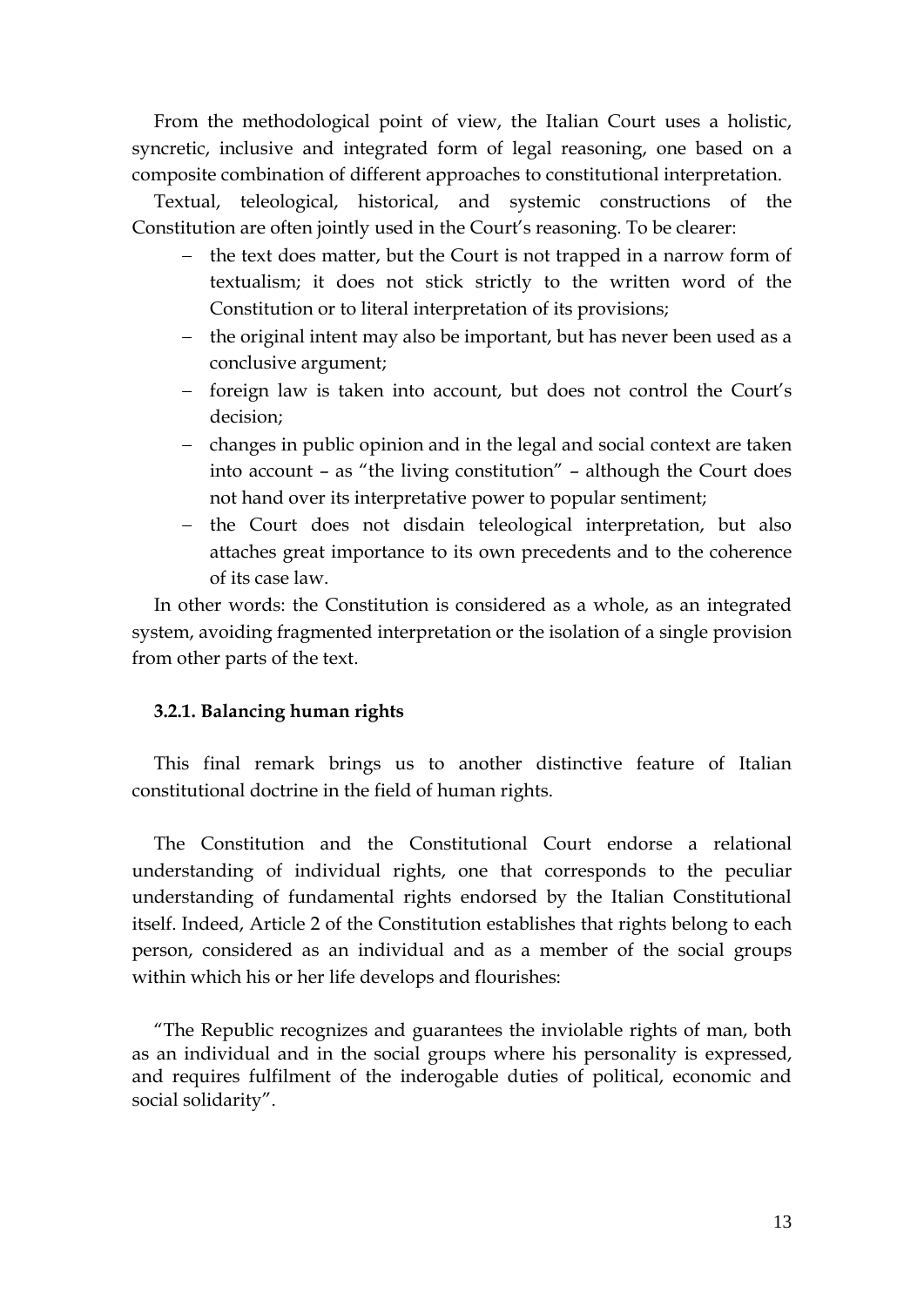Moreover, the individual rights listed in the Constitution are divided into four groups, which are titled as follows15:

- a. civil *relations*
- b. ethical and social *relations*
- c. economic *relations*
- d. political *relations*

Although fundamental rights are recognized to each individual, they concern the relational aspects of social life.

When brought to the bar, indeed, most cases involve a number of competing fundamental rights; this requires the Court to properly balance them all.

The Court insists on the fact that no individual right is absolute; all rights protected by the Constitution are to be balanced with other rights and relevant public interests. Therefore, a holistic, rather than piecemeal, interpretation of the Constitution is most appropriate in the field of fundamental rights. That is, rather than regarding the Constitution as an assemblage of fragmented and unconnected propositions, all the rights and values proclaimed within it are considered to be components of a unified mosaic, such that each element reveals its full meaning only in the context of a broader design.

The three doctrines that provide structure to the Court's constitutional reasoning are balancing, reasonableness and proportionality.

A clear example of this approach to the protection of inviolable rights may be seen in Judgment n. 85 of 2013, which dealt with a complex case concerning the ILVA steel mills. The case involved the right to health and to a safe environment on the one hand, and the right to work (of a great number of people) and the right to free economic activity on the other. In its judgment, the Court clearly stated that:

"All fundamental rights protected by the Constitution are mutually related to one another and it is thus not possible to identify any one of them in isolation as prevailing absolutely over the others. Protection must at all times be "systematic and not fragmented into a series of rules that are uncoordinated and potentially conflict with one another" (Judgment 264/2012). If this were not the case, the result would be an unlimited expansion of one of the rights, which would "tyrannise" other legal interests recognised and protected under constitutional law, which constitute as a whole an expression of human dignity."

A careful reading of this passage shows that the Italian Court considers balancing rights to mean that: (a) no constitutional right has an absolute value,

<sup>15</sup> Emphasis added.